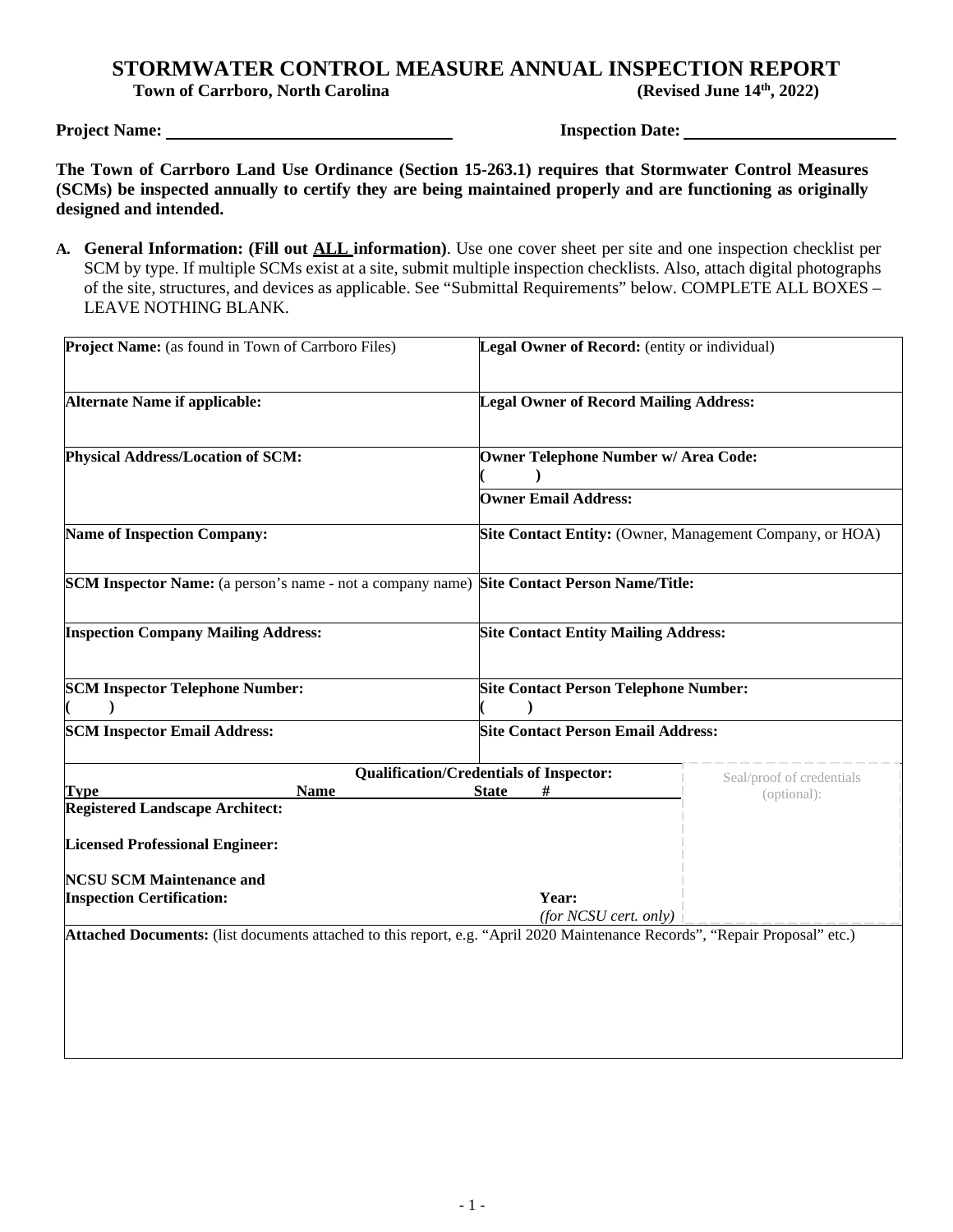**B. Stormwater Control Measures On Site:** Use ONE SCM inspection checklist for each SCM device found at the site. For example: if a given site has four dry ponds and four level spreaders, you need to submit one inspection report cover sheet (this document) along with four Dry Pond sheets and four Level Spreader sheets. Templates are available for download at the Town's website.

Fill in the actual number of SCM devices on the table below that exist at a given site. Attach digital low-res digital color photos as appropriate, to show areas of interest or areas that need attention. See "Submittal Requirements" below.

| <b>Device Type</b>                                                                                              | Number of<br><b>SCMs per Site</b> | <b>SCM ID#</b> (required) and Description (optional) |
|-----------------------------------------------------------------------------------------------------------------|-----------------------------------|------------------------------------------------------|
| <b>Bioretention Areas</b>                                                                                       |                                   |                                                      |
| <b>Constructed Wetlands</b>                                                                                     |                                   |                                                      |
| <b>Dry Ponds</b>                                                                                                |                                   |                                                      |
| <b>Filterras</b>                                                                                                |                                   |                                                      |
| <b>Hydrodynamic Separators</b>                                                                                  |                                   |                                                      |
| <b>Level Spreaders</b>                                                                                          |                                   |                                                      |
| <b>Sand Filters</b>                                                                                             |                                   |                                                      |
| <b>StormFilters</b>                                                                                             |                                   |                                                      |
| <b>Underground Detention</b>                                                                                    |                                   |                                                      |
| <b>Vegetated Swales</b>                                                                                         |                                   |                                                      |
| <b>Wet Ponds</b>                                                                                                |                                   |                                                      |
| <b>Other</b> (Ex: Rain Garden, Green)<br>Roofs, Infiltration Basins, Cisterns,<br>Permeable Pavement (Describe) |                                   |                                                      |

## **C. The results of this inspection are as follows:**

| I NON-COMPLIANT                       |
|---------------------------------------|
| March increased on form demonstration |

Visual inspection found apparent issues which need immediate attention. Complete the repair items indicated on the attached checklists within 120 days of the Certification Date. Re-inspection and certification within the 120-day repair period will follow satisfactory completion of all repairs. See Note #1 below.

## ☐ **COMPLIANT WITH MAINTENANCE**

Visual inspection found deficiencies that need attention. Complete the maintenance items indicated on the attached checklists within 60 days of the Certification Date. See Note #2 below.

## ☐ **COMPLIANT**  Visual inspection found no apparent issues. See Note #3 below.

## **D. CERTIFICATION**

**I, \_, as a qualified professional Stormwater Control Measure (SCM) inspector in the State of North Carolina, hereby state that, to the best of my abilities, the condition and attributes of the SCM device(s) have been accurately documented and characterized, and that the resulting status of the SCM(s) as selected above is true based on my professional judgment and expertise.** 

| $DCTU(3)$ as selected above is true based on my professional judgment and expertise. |       |       |  |
|--------------------------------------------------------------------------------------|-------|-------|--|
|                                                                                      |       | Seal: |  |
|                                                                                      |       |       |  |
|                                                                                      |       |       |  |
|                                                                                      |       |       |  |
| Signature:                                                                           | Date: |       |  |

**Note: The date of signature by the SCM inspector constitutes the Certification Date and is used as the beginning of the repair periods outlined below.**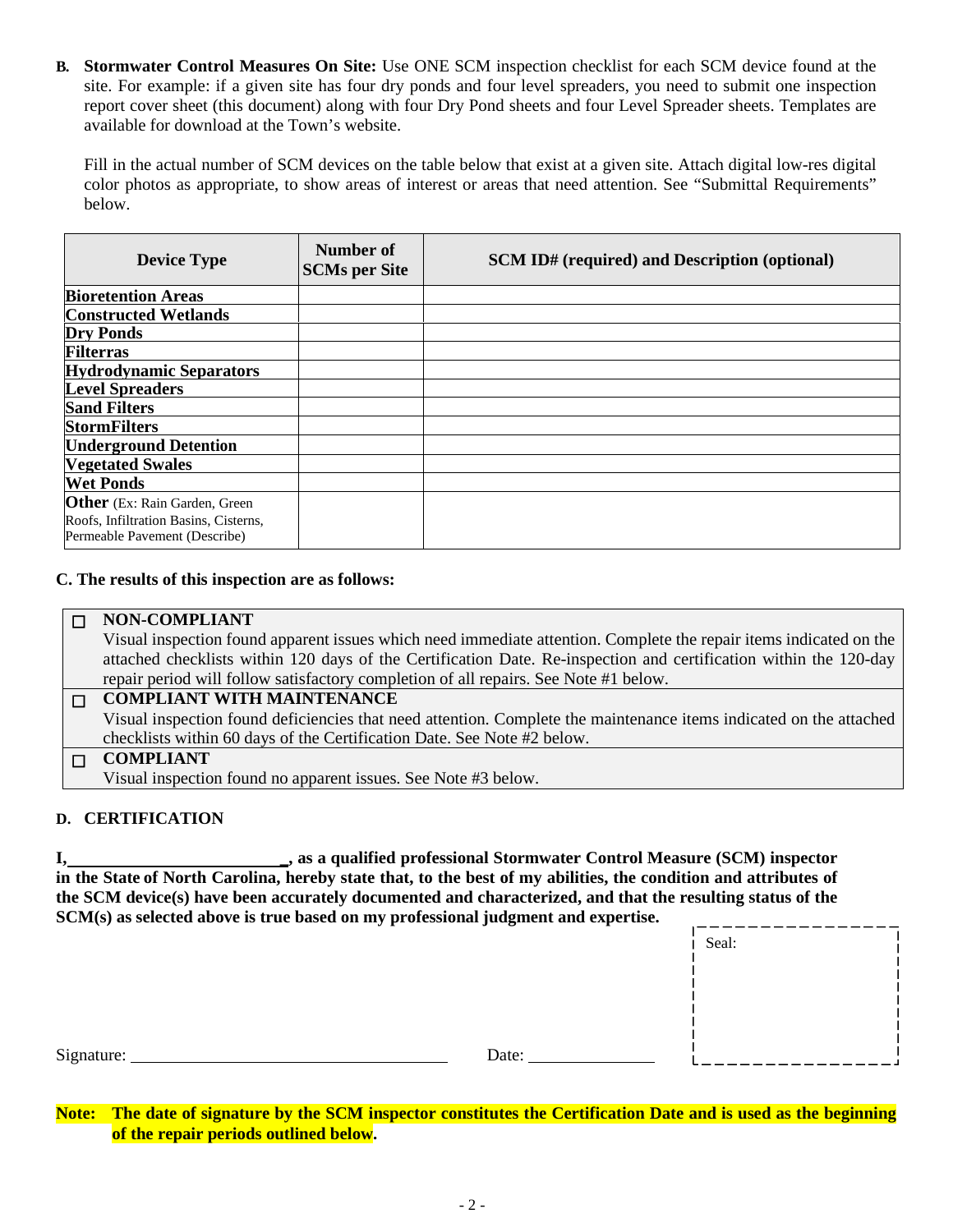## **MAINTENANCE AND REPAIR FUNDS CERTIFICATION**

## **Town of Carrboro Land Use Ordinance Article XVI. Flood Damage Prevention, Stormwater Management, and Watershed Protection – Section 16-263.1 Maintenance of Structural BMPs:**

"(d) The owner of each structural BMP shall ensure that, in accordance with the Operation and Maintenance Agreement, funds are set aside in an escrow account, sinking fund, or other arrangement, sufficient to pay for costs associated with keeping such BMPs in proper operational condition, such as the cost of sediment removal, structural, biological, or vegetative replacement, major repair, or reconstruction. The owner shall submit annually to the administrator a report certifying that such funds have been set aside. The report shall be in a format and shall contain the information prescribed by the administrator. The first report shall be due one year from the date of the as-built certification required by Subsection 15-263(i) and subsequent reports shall be due on or before that anniversary date."

| Project Name<br>(as found in Town of Carrboro files): |                                                                                                    |
|-------------------------------------------------------|----------------------------------------------------------------------------------------------------|
| SCM ID#s<br>(as found in Town of Carrboro files):     |                                                                                                    |
| Parcel Identification Numbers:                        |                                                                                                    |
| Funding Type:                                         | Sinking fund<br>Escrow account<br>⊔<br>ΙI<br>Other <i>(describe)</i> :<br>$\overline{\phantom{a}}$ |
| <b>Institution Name</b><br>(where funds are held):    |                                                                                                    |
| <b>Institution Address:</b>                           |                                                                                                    |
|                                                       |                                                                                                    |

## **Certification Statement:**

I certify that I am the owner, or duly authorized representative thereof, of the Stormwater Control Measures located in the above-mentioned Project. I certify that funds are set aside in an escrow account, sinking fund, or other arrangement, sufficient to pay for costs associated with keeping such SCMs in proper operational condition, and that such funds are located in at the Institution and via the arrangement named above. I certify that all information provided above is correct and true to the best of my knowledge. I certify that the above-mentioned funds will not be used for any expense other than the costs associated with maintaining and repairing the Stormwater Control Measures that are part of the Project.

| Name:            |  |
|------------------|--|
| Title/Authority: |  |
| Signature:       |  |
| Date:            |  |